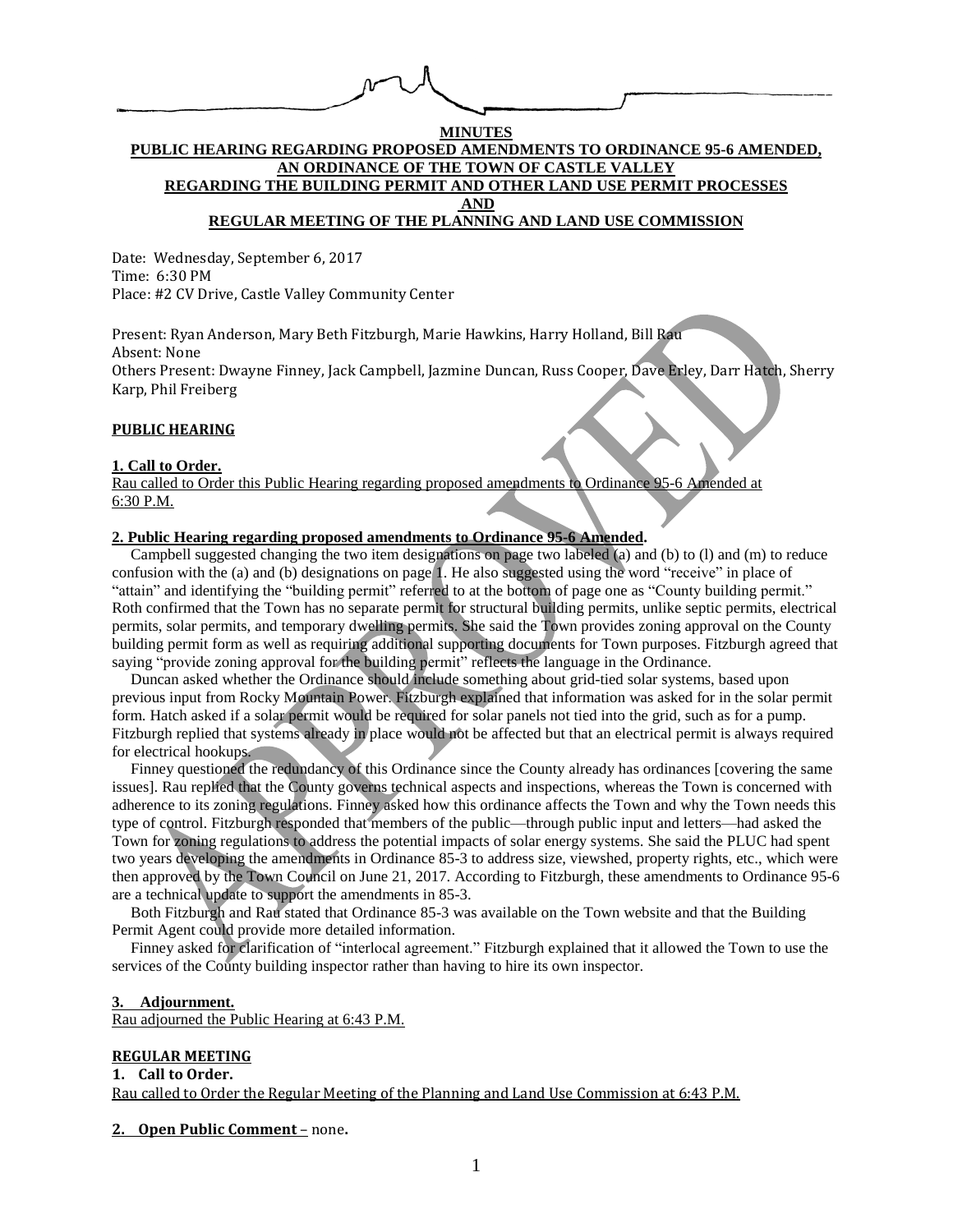

# **3. Approval of minutes.**

#### **Regular Meeting of August 2, 2017.**

Fitzburgh moved to approve the Minutes of the Regular Meeting of August 2, 2017, as presented. Anderson seconded the Motion. Anderson, Fitzburgh, Hawkins, and Holland approved the Motion. Rau abstained. The Motion passed with four in favor and one abstention.

### **4. Reports.**

## **Correspondence.**

Roth reported that correspondence regarding the nonroutine CUP application to be reviewed under Item 5 will be found with those documents.

#### **Town Council Meeting** – Fitzburgh.

Fitzburgh reported that the Town Council has asked the PLUC to continue research regarding the use and legality of using a business license for regulating property rentals in Castle Valley, both short-term and longterm rentals. She observed that research done now could benefit the Town in addressing any future changes in the law that may occur at the State level.

Fitzburgh also reported that the Town is planning to have surveys done on cul de sacs within the Town in order to help establish the boundaries of turnarounds and easements.

#### **County Resource Management Plan (CRMP) Report** – Rau.

Rau said there was nothing new to report except that he thinks the CRMP Report has been sent to the State. **Permit Agent** – Cooper.

### **Permit Activity.**

Cooper's monthly building permit report listed one residential building permit and one certificate of occupancy review. Cooper also reported on his findings regarding proper recycling of solar equipment. He said he found no regulations except for a core charge on recycling batteries. He noted that California is reviewing environmentally responsible recycling but no law has been passed at this point. According to Cooper, one source told him that most companies that sell new batteries will take back the old ones, but there is no requirement that they do so. Fitzburgh asked about recycling solar panels and Holland asked about taking them to the land fill. Cooper said there was no established recycling procedure for solar panels and said that the land fill would not accept them.

### **Procedural Matters.**

Roth informed PLUC Members that updated copies of the most recent versions of Ordinances 85-3 (2017) and 2006-3 (2015) were now in their binders and that larger binders will be assembled for each of them in the next month or two. She also reported that drafts of the new routine and nonroutine solar permit applications were included. Fitzburgh said they would review the application forms later in the Meeting with the associated review of Ordinance 95-6.

### **NEW BUSINESS**

### **5. Discussion and possible action re: recommendation to the Town Council for approval of nonroutine Conditional Use Permit (CUP) on Lot 387 for Castle Rock Property Management.**

Rau asked Jason Matz to describe his plans for Castle Rock Property Management. Matz replied that it is a business that offers various services, such as landscaping, handyman, light construction, equipment work, and welding to people in Castle Valley and Grand County. He described how the business grew out of the process of cleaning up his own property over the past six years which led to people calling him for assistance on their own properties. Matz said the majority of his work is done off-site. He estimated that less than 30 days was spent last year on work done in his shop. According to Matz, past projects which would be done on premises have included custom furniture, metal handrails, and shop fabricated pieces.

Fitzburgh asked how much personal work of the same nature is done on premises. Matz thought personal projects added only a few percent more days.

Rau asked how well the shop was insulated and protected for fire danger and storage of oil and other flammable materials. He suggested that conditions for the CUP could require use of a sealed container for storage of flammable materials. Matz replied that he currently uses steel shelving and a sealed container for storage. Fitzburgh expanded possible conditions to include a separate room or a sealed cabinet. Matz responded that he currently stores flammable materials in his pole barn which is separate from the workshop. He said he was not sure of the R-value of the building insulation. He also said the type of welding he does has to be done inside.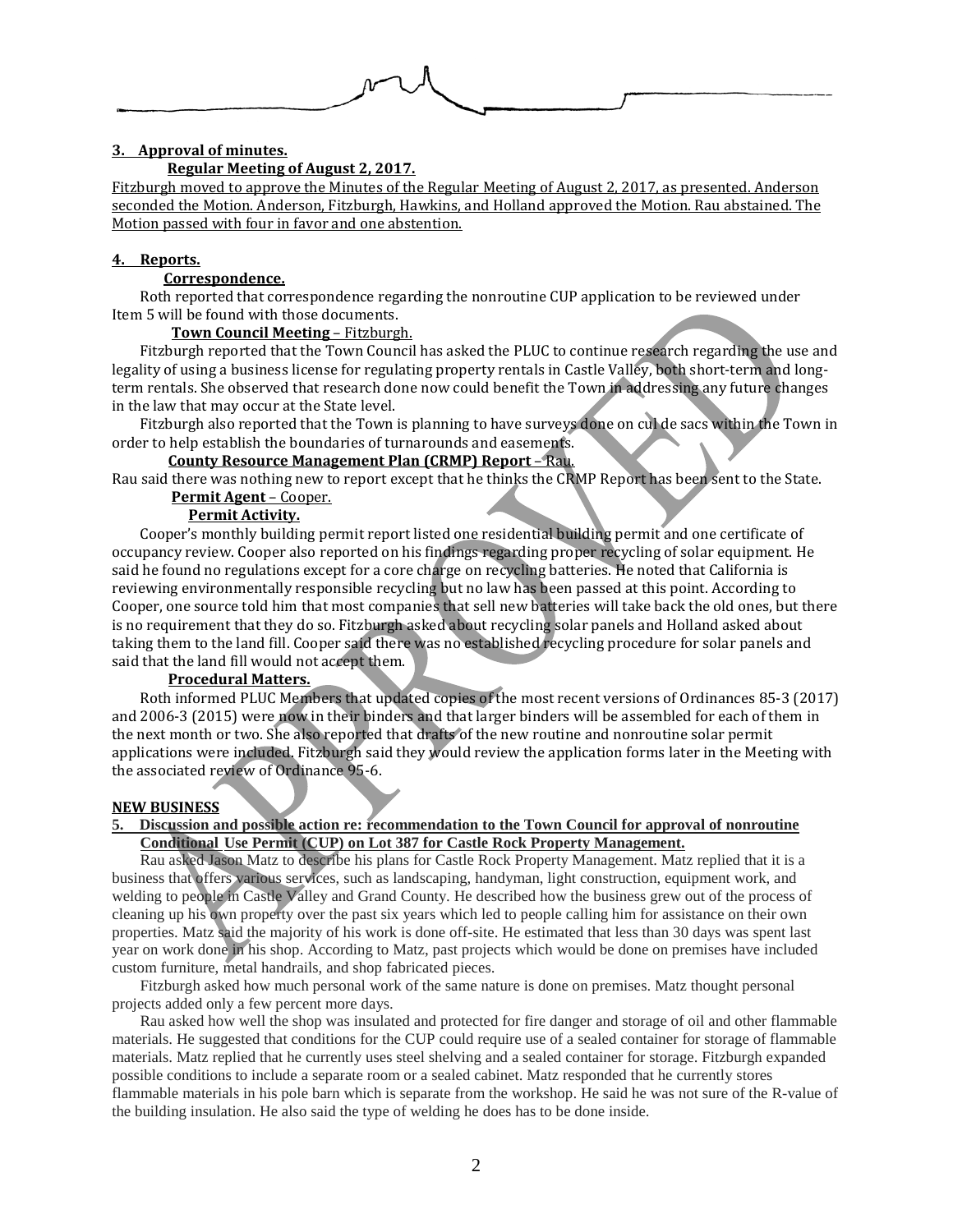Fitzburgh referred to a draft document listing a set of proposed conditions that include related quotes from Ordinance 85-3 which detail the requirements for fire risk suppression equipment and a 60-foot radius graveled area for outside work. She explained that the PLUC will vote on whether to make a recommendation to the Town Council (TC) and that they (TC) will make the final decision. Other considerations, she said, are time of work, noise levels, sound control techniques to help contain noise, volume and storage of flammable and hazardous materials. She said that a certificate of inspection will likely be required. She also said that if the business ever moves, all business related flammable and hazardous materials would have to be removed from the property.

Anderson asked about the number of employees, noting that on any business day, only one employee is allowed on the property at a time. Fitzburgh asked Matz if he would ever have more than one employee on the property at a time. Matz said that two landscape employees arrive each morning to pick up equipment and return it at the end of the day. He said he also requires one shop technician when working in the workshop. Fitzburgh said that the intent of the conditions is to manage traffic, noise, and the number of people on the property.

Rau asked about necessary storage capacity. Matz said that he keeps 30 gallons of diesel but not sure about the volume of transmission oil and other materials. He said the diesel fuel was for his backhoe which has a 50-gallon tank.

Holland inquired about the square footage used in the business. He said it looked as though the shop was less than 800 S.F. Matz said he thought the pole barn was also about 800 S.F. He thought about two-thirds of the space was used for the business and the rest as garage. He said he also has a room of hand tools that are for both personal and business use.

According to Matz, he uses a half-ton truck in the business and none of the equipment exceeds 14 feet in height. Anderson who lives across the street from Matz said that he has had no concerns about previous business activity. He said he has visited the shop and found it well organized.

Hawkins asked about firearms on the property. Fitzburgh related that a complaint regarding other issues on the property has been filed with the Town, but the PLUC is only considering the CUP application. She said the Town Council will consider other issues.

Hawkins asked about hours of operation of the business. Fitzburgh noted that hours are restricted to 8:00 A.M. to 7:00 P.M. She said that any complaints about hours of operation would have to be reviewed after a permit was issued. Matz replied that work hours are generally 9:00 A.M. to 5:00 P.M., although sometimes 8:00 A.M. to 2:00 P.M. He noted that he is willing to work within conditions imposed.

Rau expressed concern about assurance that the workshop is as safe as can be in regards to fire protection. Matz said he would invite an inspection. He noted that the property surrounding the workshop is cement or gravel and the rest is heavily irrigated from the irrigation ditch. Fitzburgh observed this would not prevent a building fire from spreading. Erley noted that businesses "cross a different line" of responsibility for fire safety concerns.

Campbell referred to his experience with a neighbor who had a woodworking shop which was noisy. He said it is different when someone with a plumbing business needs to store equipment and when work is done like a woodworking shop. He noted that the majority of Matz's work is spread throughout the valley.

Anderson agreed that Matz's work and equipment, such as using a small front-loader to backfill a trench, is very beneficial to the community. Fitzburgh added that a lot of Matz's work helps to mitigate fire danger throughout the valley, which she supports and wants to be available to residents. The intent is to consider the impact on neighbors and on fire hazards.

Rau asked Matz if he would be open to an inspection by the Building Permit Agent (BPA) within the next few weeks to assess the shop and fire suppression preparedness. Matz said he would be happy to comply and expressed confidence it would be found sufficient.

Rau asked BPA Russ Cooper to arrange an inspection on the property before the next TC Meeting if the PLUC makes a recommendation to approve the CUP to the TC. Cooper said he would do so and suggested including someone from the fire department to accompany him.

Campbell commented that sometimes a zoning ordinance may need to be "tweaked" to allow a service that is considered valuable to the community.

Fitzburgh said that it looks like the square footage used by the business is within the 1200 S.F. allowance.

Rau asked Matz if he had questions or concerns about other conditions proposed. Matz asked for a better definition of "noise disturbing activity." He said an actual decibel level would be less vague. Fitzburgh said that standards (general operating conditions) were established by ordinance but additional conditions can be added by the PLUC. She said the conditions must be reasonable, so they cannot say that no noise is allowed. She noted that this may be a process. She said if he were willing to comply with the conditions and meet those, then he would be okay. Matz replied that he was concerned that some of the standards seemed ambiguous and did not protect him.

Fitzburgh responded that if someone were not meeting their conditions, a complaint could be filed or could be considered during the yearly renewal process. She said the PLUC does not ask for neighbors' permission; instead,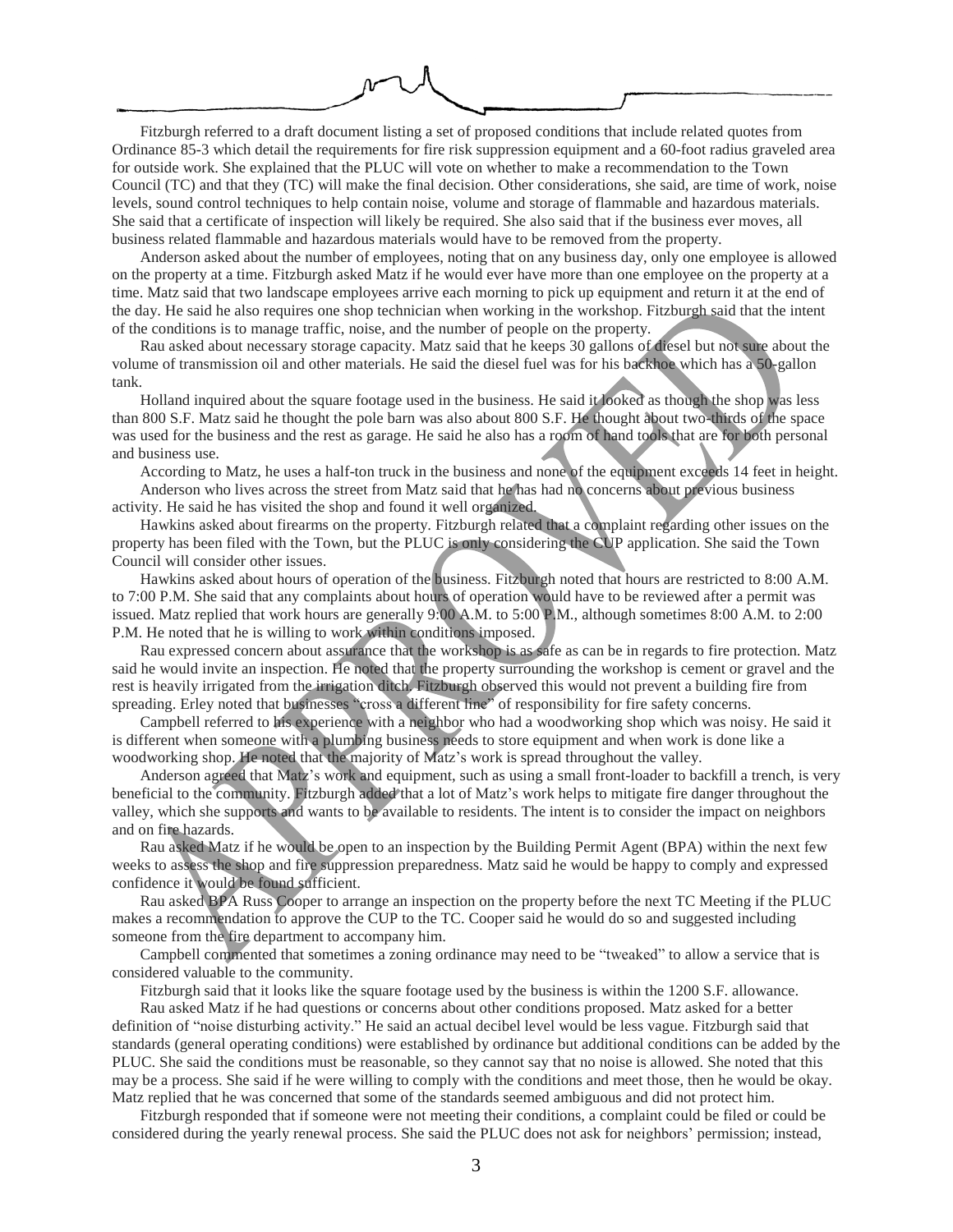the PLUC establishes conditions that would mitigate various impacts that would come with a business and makes their recommendation for approval based on standards set in the Town's land use ordinance.

Rau stated that community members have to be aware that we cannot have total silence, complete darkness, etc. Campbell said common sense was important. He noted the difference between starting a diesel backhoe at 7:00

A.M. and letting it idle rather than starting it and moving it to the worksite. Hatch observed that conditions help to confront lack of common sense.

There was discussion about how the complaint resolution process works to be fair and guard against the effect of vindictive neighbors, the role of direct contact with complainant, and the need to prove there has been a violation. Erley explained the complaint resolution process was designed to have three members, with balanced heads who are aware of the rules, listen to arguments from both sides; it is designed to be fair to everyone and to guard against vindictive neighbors.

PLUC Members drafted the following amendment to the conditions for the CUP: "Applicant must store any flammable or hazardous materials in an appropriately labeled sealed containers that are approved for storage of such materials by the National Registration of Testing Laboratories that are UL listed provided that the total amount of materials never exceeds 30 gallons of fuel, an additional 10 gallons of other types of hazardous material, one 40-liter bottle acetylene, one 40-liter bottle oxygen, one 20-liter bottle CO<sub>2</sub> and other flammable materials must be stored in a sealed container."

Hatch interjected that if all flammable materials were required to be in approved sealed containers, it would not be necessary to list each and every item. He also referred to the discrepancies between regulations for business use and what is done for personal use.

Matz asked about Town policy on bulk storage of fuel. Fitzburgh replied that the PLUC needs to revisit what Ordinance 85-3 says about personal use of hazardous materials.

Campbell suggested that allowing a second standby tank for bottled gas would be important and wouldn't be an additional fire hazard.

PLUC Members generally agreed but thought it important to limit the amount of fuel storage to 30 gallons and to show that fire protection equipment was present. Matz agreed but asked for the flexibility to change the volume of storage if needed.

Erley said he was not comfortable with an unlimited volume. Matz asked if the Town Roads Department had established standards that would provide a guideline. Erley replied that he did not think the Roads Department provided a comparable comparison to a premises occupation.

Rau suggested that Matz review the volume of storage necessary and present it to the TC when they review his CUP request.

After the discussion above regarding properly approved containers, Fitzburgh said she was comfortable with restricting only the amount of fuel by volume.

Hawkins said she liked the idea of listing the different amounts of materials that would be stored.

Holland asked for verification that storage containers are safe.

Anderson said he felt the regulations were getting cumbersome and restrictive. He noted that Matz needs these materials—acetylene, oxygen, etc.—to operate his business. He noted that these materials can be stored safely. He added that these same materials are allowed in school art classes.

Holland said it appears that gasoline storage is the primary concern here. Other PLUC members agreed.

Duncan asked Matz if his workshop had a sprinkler system. Matz said it did not.

Fitzburgh moved to recommend approval of the nonroutine Conditional Use Permit with the conditions set forth in this Draft 2 with a change in Item D stating that total amount of flammable material never exceeds 30 gallons of fuel at any given time. Anderson seconded the Motion. Anderson, Fitzburgh, Hawkins, Holland, and Rau approved the Motion. The Motion passed unanimously.

Rau stated that the recommendation goes to the Town Council which meets in two weeks. He thanked everyone for their comments.

#### **6. Discussion re: consideration of requiring a business license for short-term rentals of one month or less.**

Fitzburgh restated that the Town Council had requested the PLUC to reconsider the use of business licenses for short-term and long term rentals. Rau agreed to investigate further and list all municipalities in Utah that require business licenses for rental property. Fitzburgh suggested including minimum rental periods established by Utah municipalities in his research. Rau noted that some municipalities impose a fee in addition to the business license.

Finney inquired about the possibility of the State mandating no prohibition of rentals. He noted that many areas use zoning codes to regulate types of rentals.

Rau replied that the research is intended to provide an understanding of what other municipalities are doing regarding rentals in order to decide whether the Town wants to move forward in drafting changes to its existing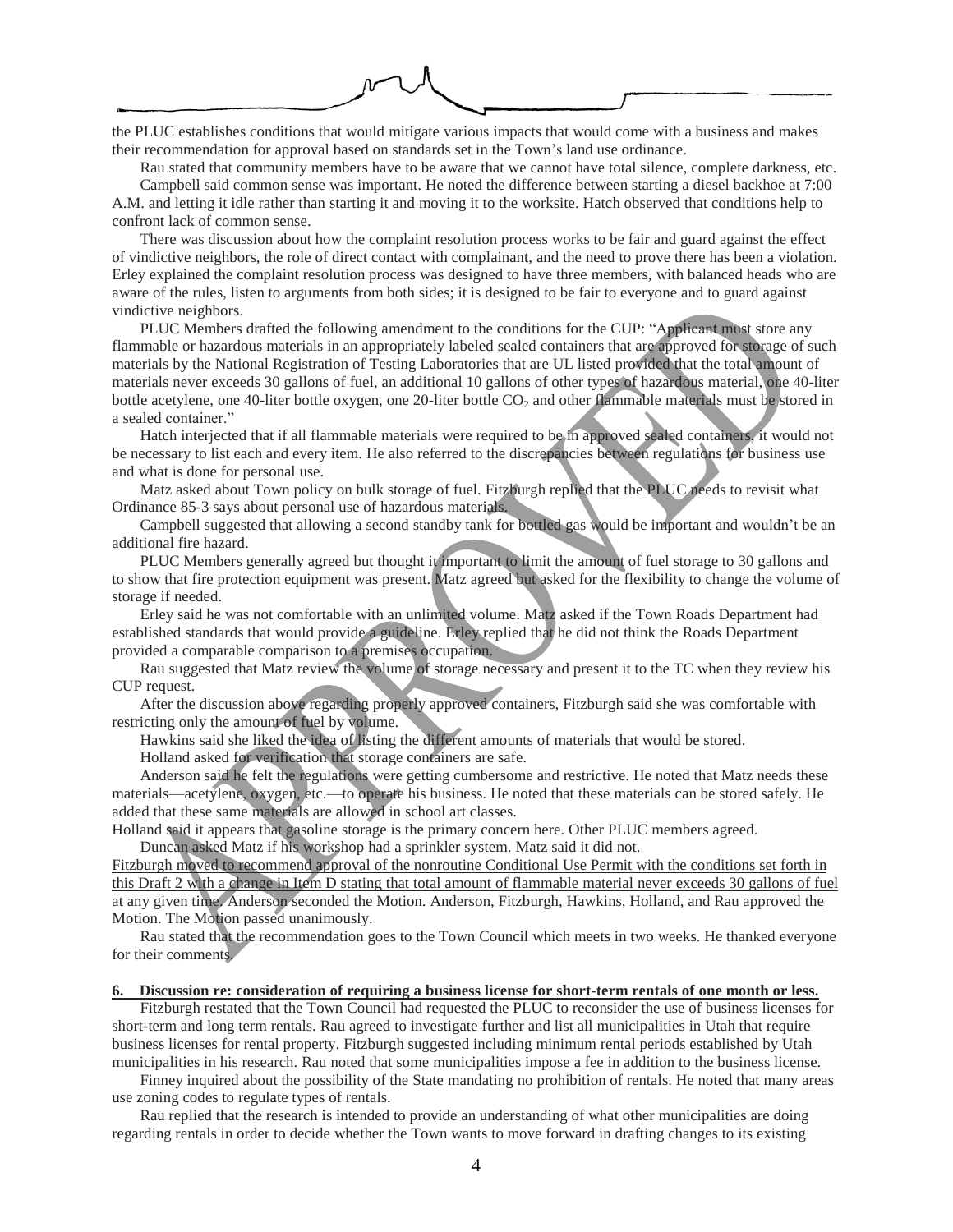ordinances. He said that, if the legislature decides there can be no limitation on short-term rentals, the Town should

be prepared for that.

Fitzburgh added that the Town does not currently allow short-term rentals (25 days or less). She said if the Town has to allow short-term rentals in the future, the research would help to find ways to mitigate their impact.

PLUC Members agreed to drop this Item and re-list it with revised language for the next PLUC Meeting.

### **UNFINISHED BUSINESS**

## **7. Discussion and possible action re: amendments to Ordinance 95 - 6 regarding solar energy systems.**

Fitzburgh moved to untable Item 7. Anderson seconded the Motion. Anderson, Fitzburgh, Hawkins, Holland, and Rau approved the Motion. The Motion passed unanimously.

PLUC Members agreed to change the items labeled "a" and "b" on page two to "l" and "m" to avoid confusion with the "a" and "b" items on page one. They agreed to retain the "At a minimum…" insertion between the listed items on page two because they refer to different things. PLUC Members also agreed to retain the word "attain" because it seems to adequately reflect the meaning here and to retain the language used regarding the description of "building permit" on page one.

Fitzburgh moved to recommend approval of Draft 8.4.17 with the amendments to Ordinance 95-6 Amended with the correction on page two to change the second set of "a" and "b" items to "l" and "m." Holland seconded the Motion. Anderson, Fitzburgh, Hawkins, Holland, and Rau approved the Motion. The Motion passed unanimously.

PLUC Members reviewed, edited, and made changes to the drafts for the routine and nonroutine solar permit application forms. Roth will make the changes and prepare the final forms.

Fitzburgh said she thought it was important to recommend disposal methods for solar equipment. Cooper said that manufacturers may or may not take used materials back. There is, he said, no government law to require them to do so. Fitzburgh suggested providing a recommendation for how to safely dispose of solar panels and batteries. Cooper suggested that it could be handled through a property inspection. He will draft a notice with suggested disposal methods.

## 8. Discussion and possible action re: requiring a Town permit for special events on property owner's lots.

PLUC Members reviewed a summary of suggestions provided by Rau. He defined a special event as "Any gathering which requires payment for entrance or involvement, thus making it a commercial enterprise" and suggested mitigations of impacts might include a portable toilet for every 50 participants, parking on one side of the road to allow for passage of emergency vehicles, and prohibition of any event involving motor vehicle racing. He proffered that this information could be provided on the Town website rather than incorporated into an ordinance and suggested that the Roads Committee and the Fire Commission may want to consider some guidelines or regulations regarding parking on Town roads during special events.

Holland reported that Moab City only requires permits for commercial events or use of public property.

Roth described the permit process for use of the Town Building and grounds. She said that fees are only charged for commercial events.

After discussion, Rau agreed to make some notes to forward to the Town Clerk regarding use of a Quick Link on the Town website regarding things to consider when planning a large event.

# **9. Discussion re: future amendments to Ordinance 85-3 (tabled).**

# **10. Closed Meeting.**

Fitzburgh moved to go into Closed Meeting to hold a strategy session to discuss pending or reasonably imminent litigation. Anderson seconded the Motion. Anderson, Fitzburgh, Hawkins, Holland, and Rau approved the Motion. The Motion passed unanimously.

### **ADJOURNMENT**

PLUC Members re-entered the Regular Meeting of the Planning and Land Use Commission. Hawkins moved to adjourn the Meeting. Anderson seconded the Motion. Anderson, Fitzburgh, Hawkins, Holland, and Rau approved the Motion. The Motion passed unanimously.

Rau adjourned the Meeting at 8:36 P.M.